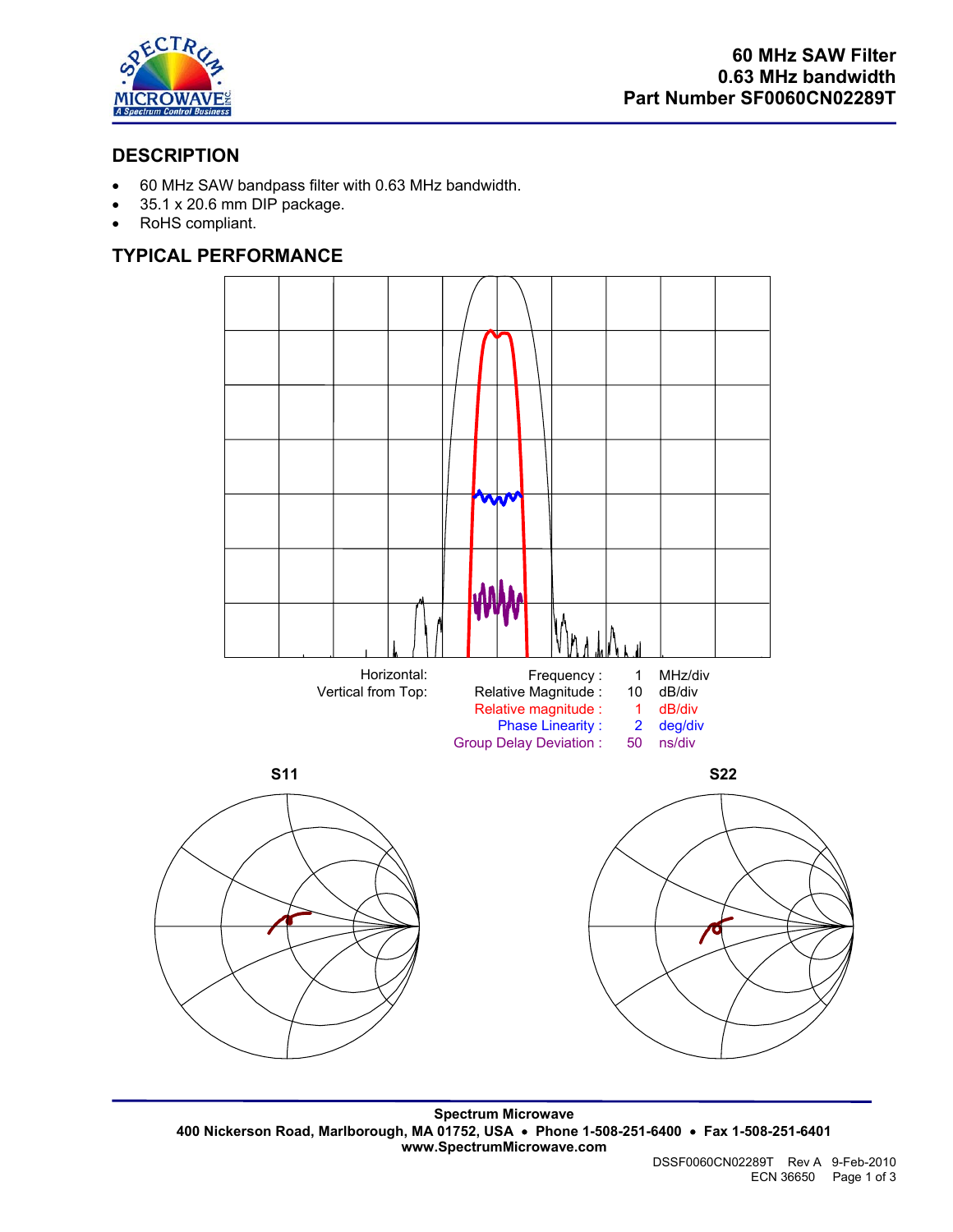

### **SPECIFICATION**

| Parameter                                  | <b>Min</b> | <b>Typ</b> | <b>Max</b> | <b>Units</b> |
|--------------------------------------------|------------|------------|------------|--------------|
| Center Frequency (Fc) <sup>1</sup>         | 59.98      | 60.00      | 60.02      | <b>MHz</b>   |
| 1 dB Bandwidth <sup>2</sup>                | 0.63       | 0.70       |            | <b>MHz</b>   |
| 3 dB Bandwidth <sup>2</sup>                |            | 0.91       | 0.96       | <b>MHz</b>   |
| 55 dB Bandwidth <sup>2</sup>               |            | 1.99       | 2.10       | <b>MHz</b>   |
| Device Delay                               |            | 2.85       | 3.00       | <b>us</b>    |
| Average Insertion Loss (59.685-60.315 MHz) |            | 26.7       | 34.0       | dB           |
| Passband Amplitude Ripple <sup>3</sup>     |            | 0.13       | 0.50       | $dB$ $p-p$   |
| Passband Phase Ripple                      |            | 0.4        | 4.0        | deg p-p      |
| <b>Triple Travel and Spurious</b>          | 55         | 60         |            | dB           |
| Input VSWR at Fc (23°C)                    |            | 1.3        | 1.5        | :1           |
| Output VSWR at Fc (23°C)                   |            | 1.3        | 1.5        | :1           |
| Source and Load Impedance                  |            | 50         |            | Ω            |
| <b>Ambient Temperature</b>                 |            | 25         |            | $^{\circ}C$  |

Notes: 1. Average of lower & upper 3 dB frequencies.

2. Referenced to the insertion loss of the device.

3. Defined as the difference between the highest and lowest levels in the minimum 1 dB bandwidth.

### **MAXIMUM RATINGS**

| Parameter                          | <u> Minz</u> | vax |     |
|------------------------------------|--------------|-----|-----|
| Storage Temperature Range          | -40          | 85  |     |
| <b>Operating Temperature Range</b> | -25          |     |     |
| Input Power Level                  |              |     | dBm |

### **MATCHING CIRCUIT**



#### **Notes**

- Suggest the use of 2% tolerance matching components.
- Tuning values shown are for reference only. Optimum values may change depending upon board layout.

**Spectrum Microwave 400 Nickerson Road, Marlborough, MA 01752, USA** • **Phone 1-508-251-6400** • **Fax 1-508-251-6401 www.SpectrumMicrowave.com**